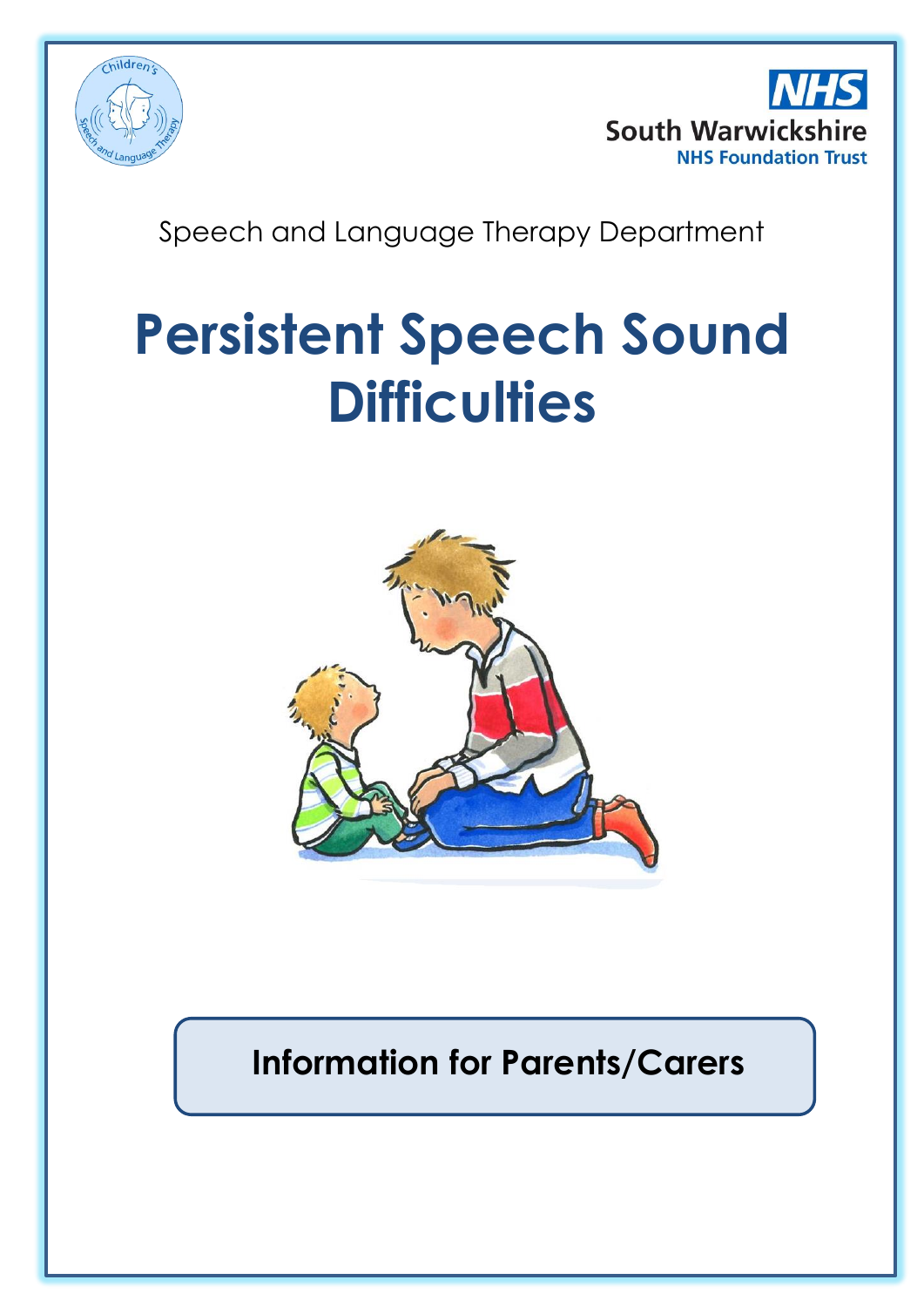## **What is a persistent speech sound difficulty?**

- Many children who have speech sound difficulties make good progress with speech therapy and don't need further support once they start school.
- Some children have a more unusual pattern of speech sound development, which may affect their ability to be understood. This is called a **persistent speech sound difficulty** or disorder. These difficulties may take time to resolve.

### **How can speech and language therapy help?**

- We will work closely with parents and other adults who see the child on a regular basis e.g. school staff, to work both on your child's speech clarity and their ability to communicate in everyday situations.
- This may take the form of face to face sessions with your child, small group sessions with other children with similar difficulties, and setting programmes for key adults to carry out under the supervision of the speech therapist.
- We may need to observe how a child responds to different approaches to therapy to find the right one for your child.
- Your speech therapist can consult with specialists in persistent speech difficulties within the department for further advice. They will discuss this with you and you will be kept fully informed of the outcome of any assessment.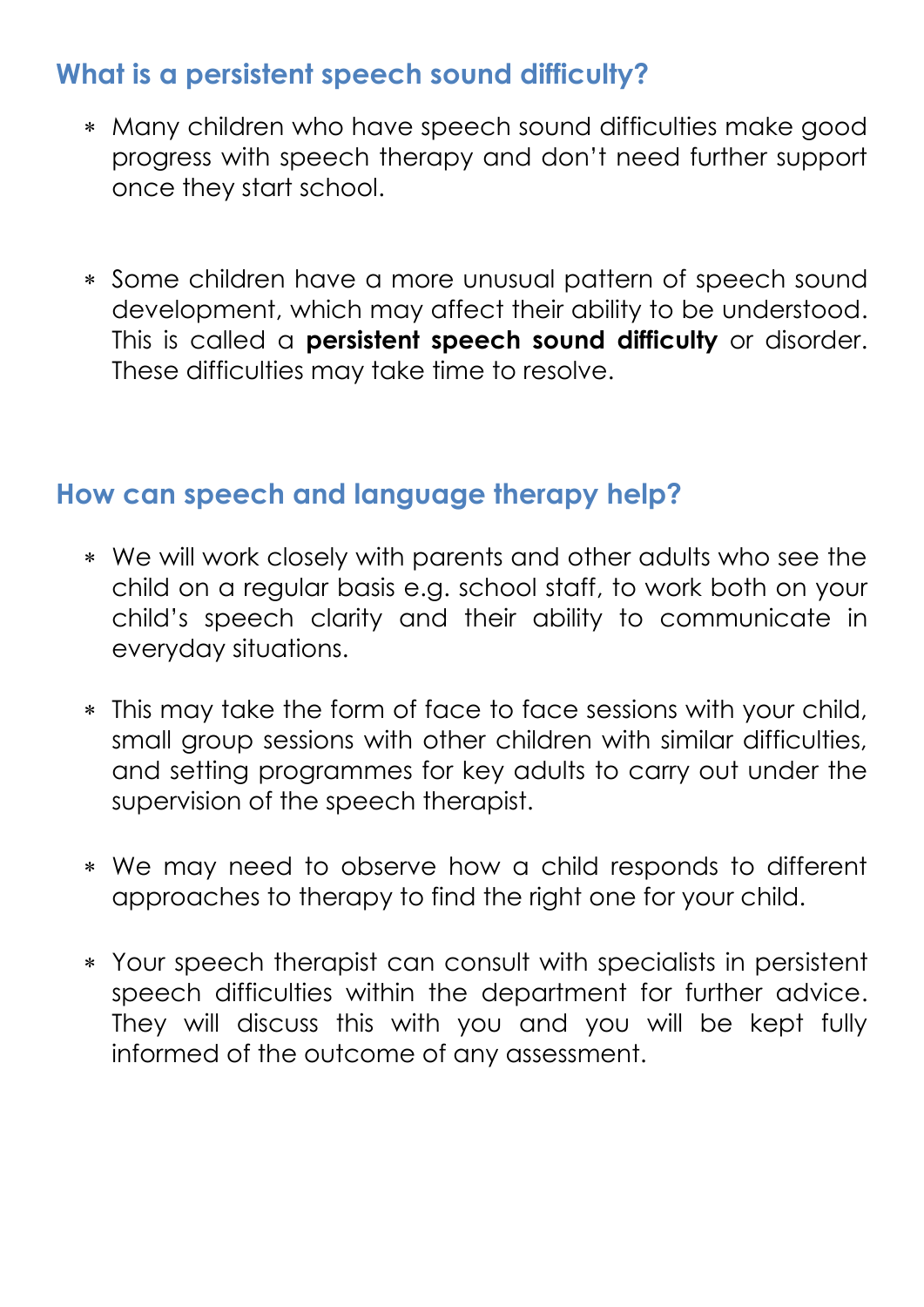When your child moves up to school, your speech therapist will ensure that there is a careful 'handover' to their speech therapist colleagues.

## **How Can I Help?**

- Try to be patient with your child and give them time to finish what they are trying to say
- Encourage your child to use gesture or show you what they mean if you can't understand them. Your speech therapist may also suggest using symbols or Makaton gestures
- Home-school books can help your child communicate their news and reduce frustration in both home and nursery settings
- Your child will progress more quickly with regular speech practice. Practising little but often works best!